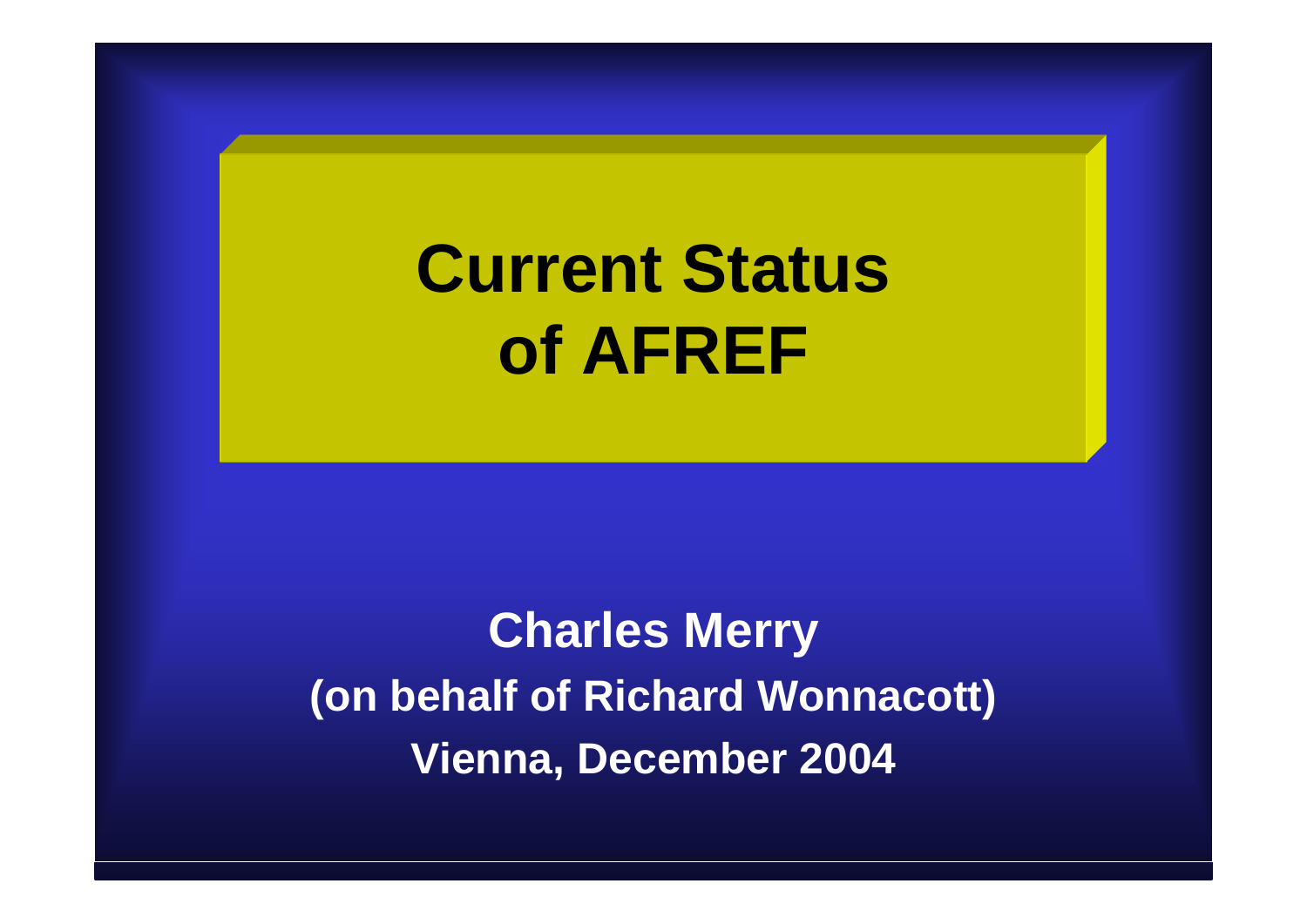### **Progress**

- **Initial Meeting in Cape Town March 2001:**
	- **to gauge level of interest among NMO's in region.**
	- **to inform potential international partners.**
	- **Representatives of 8 countries attended and supported the proposed project.**
	- **IAG/IGS, EUREF, NIMA supported project.**
	- **Meeting requested that project go under IAG banner.**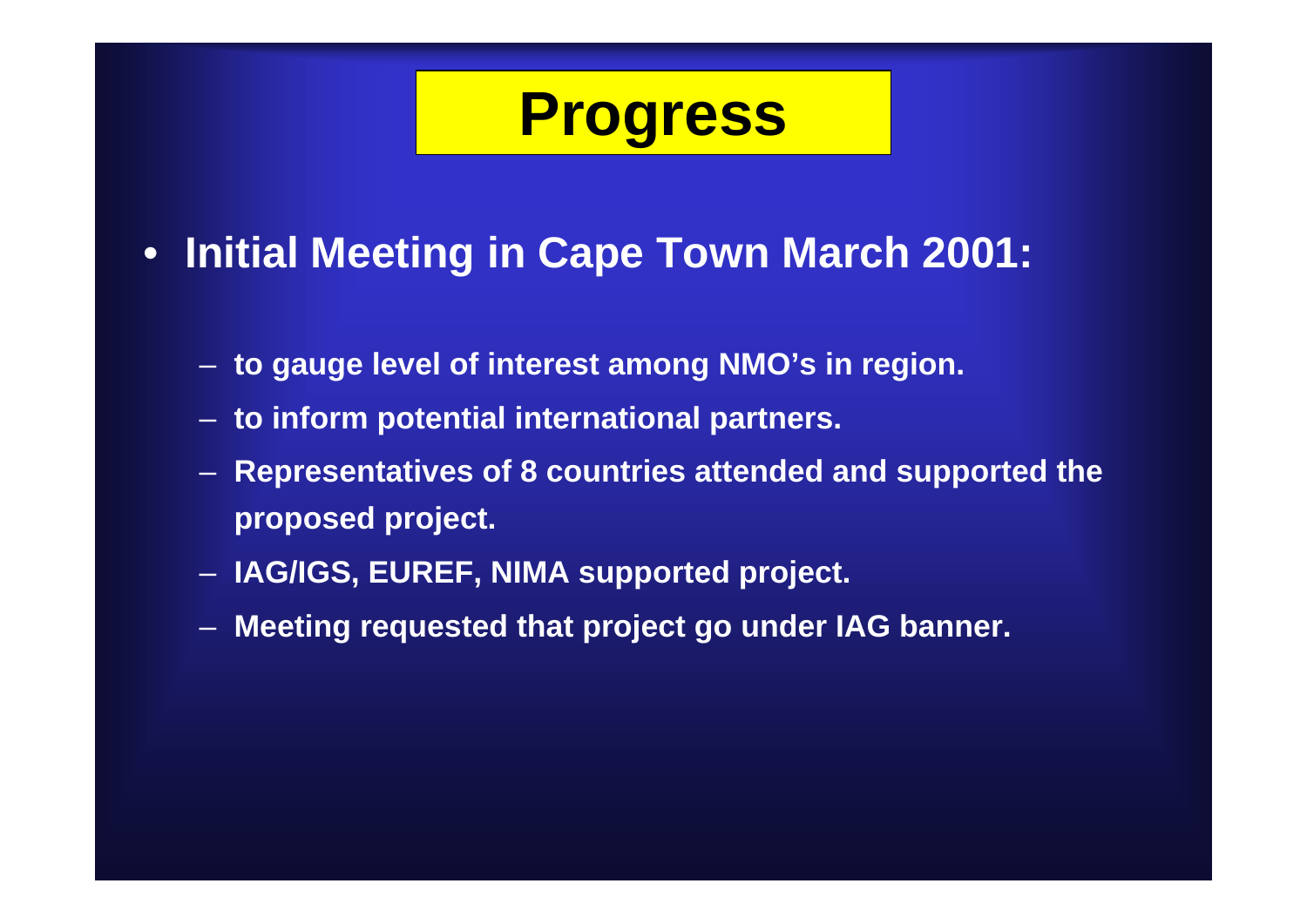•**Initial funding proposal made to ICSU:**

**Expenses for: meetings, tutorials, travel, some equipment (unsuccessful)**

#### **UN/USA GNSS Workshop - Lusaka, July 2002**

*Surveying, Mapping and Earth Science, Recommendation 1: "Establish a continental reference for Africa, or African Reference Frame (AFREF), consistent with the International Terrestrial Reference Frame"*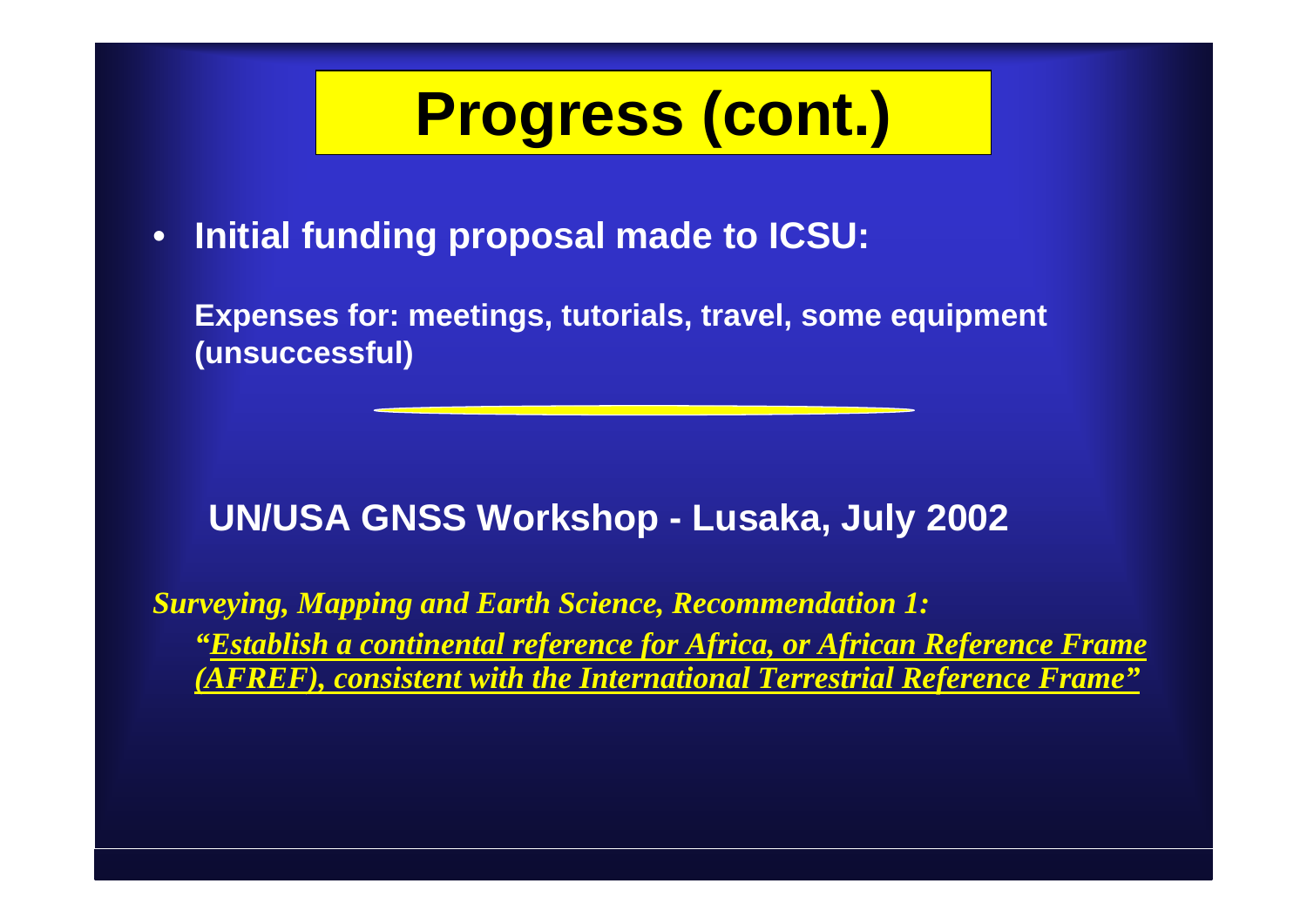#### **UN/USA GNSS Workshops - Vienna 2002 & 2003**

Recommendation to support the proposal:

*"Establish a permanent continental reference system for Africa, AFREF, consistent with ITRF to achieve a unified spatial reference frame, including geoid determination, for Africa, to aid the implementation of national and regional socio-economic development programmes under the NEPAD initiative."*

•*UNOOSA requested to support regional technical meetings and training courses*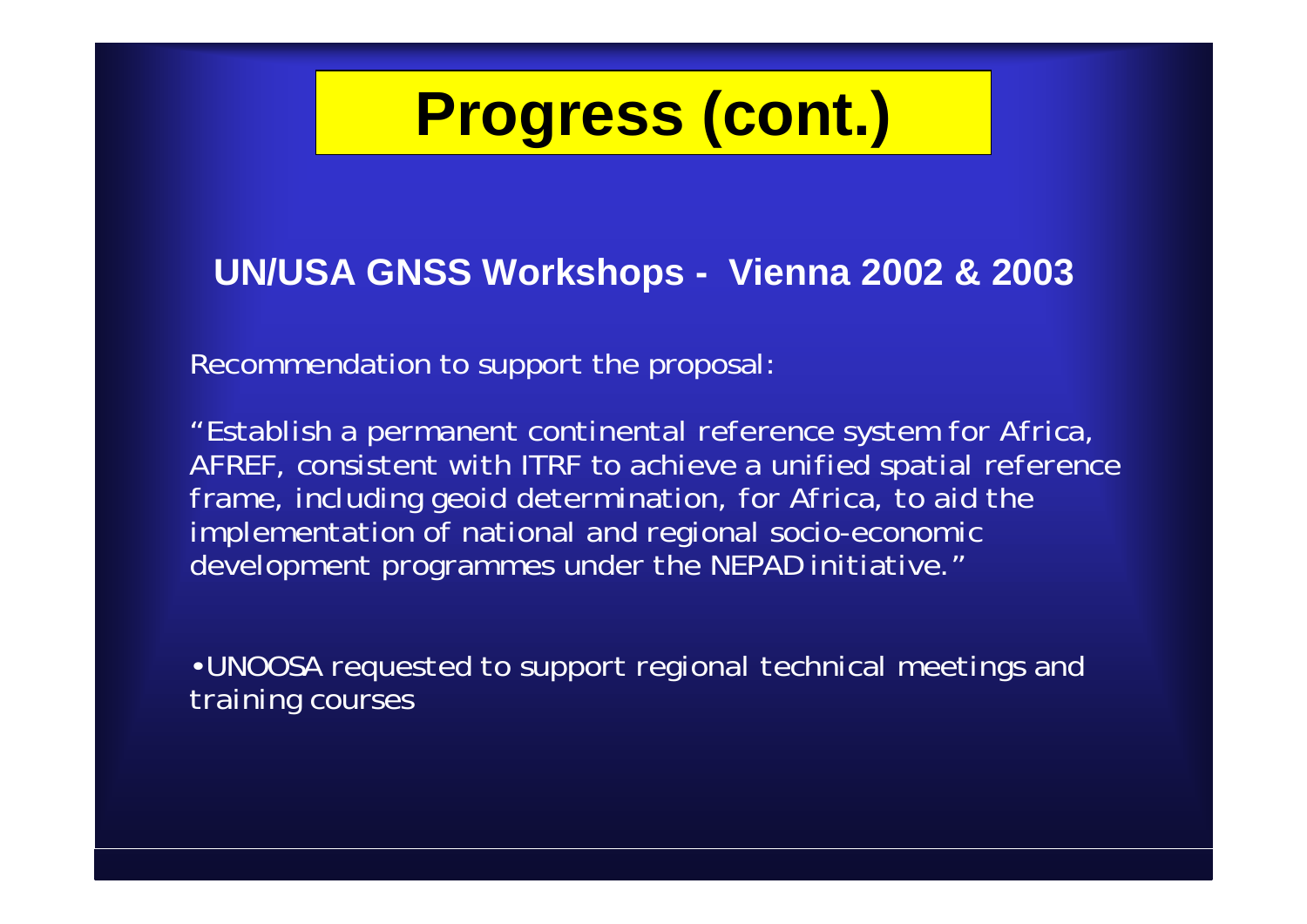- • **Windhoek December 2002**
	- **Meeting held prior to RCMRD meeting**
	- **8 Southern and East African member states represented**
	- **Prepared a selection of provisional cities / towns for permanent GPS base stations**
	- **Representative from UN ECA CODI also present**
	- **Prepared what has become known as "Windhoek Declaration"**

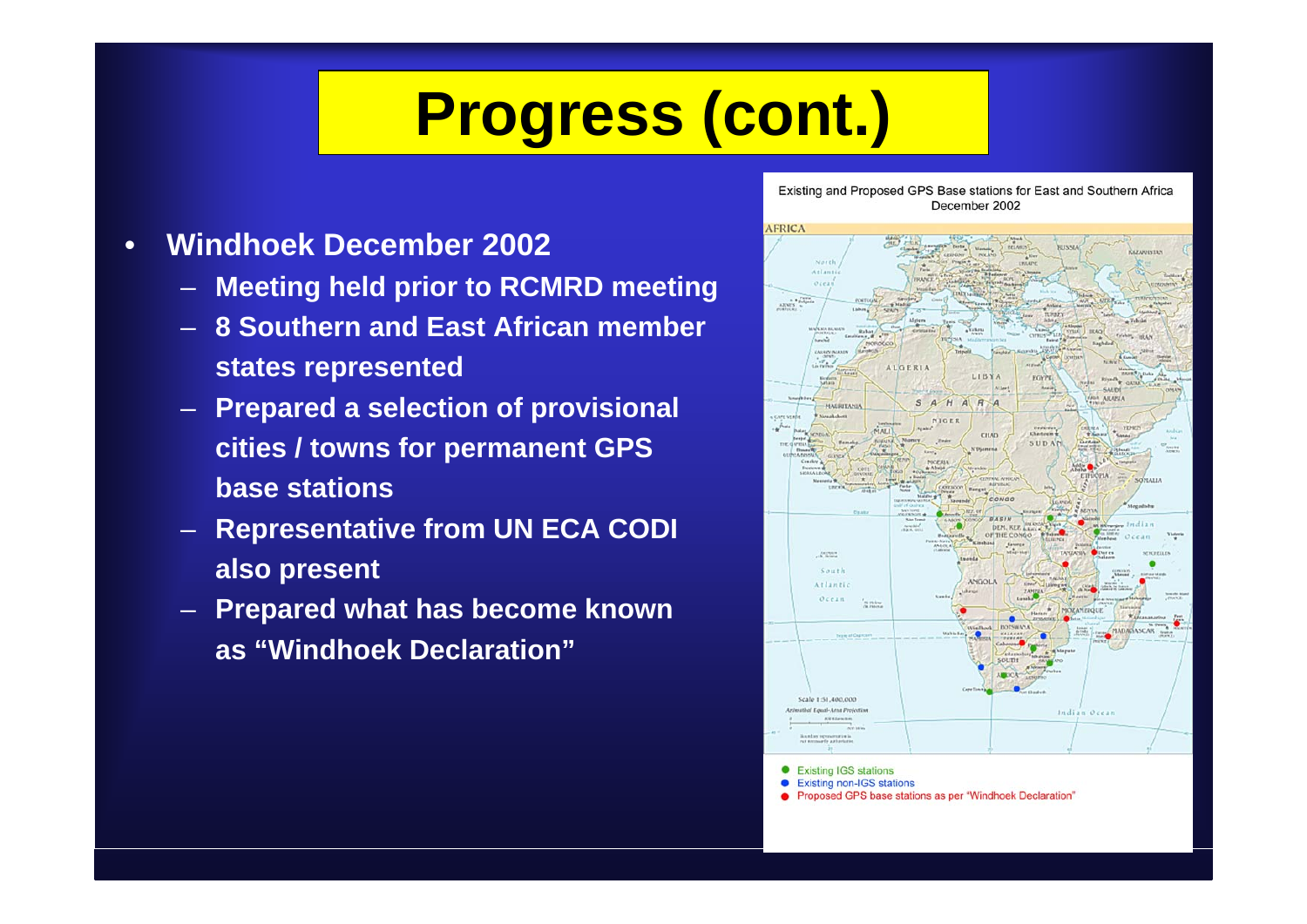#### $\bullet$ **UN ECA CODI (Committee on Development Information)**

- **Adopted the Windhoek Declaration April 2004**
- **Established a Working Group on AFREF**
- $\bullet$  **African Association of Remote Sensing of the Environment (AARSE) (October 2004)**
	- **Pre-conference AFREF meeting**
	- **Representatives from all regions**
	- $\longrightarrow$  **Implemented many of the recommendations from the UN/USA GNSS meeting of December 2003**
	- **Finalised structure and terms of reference**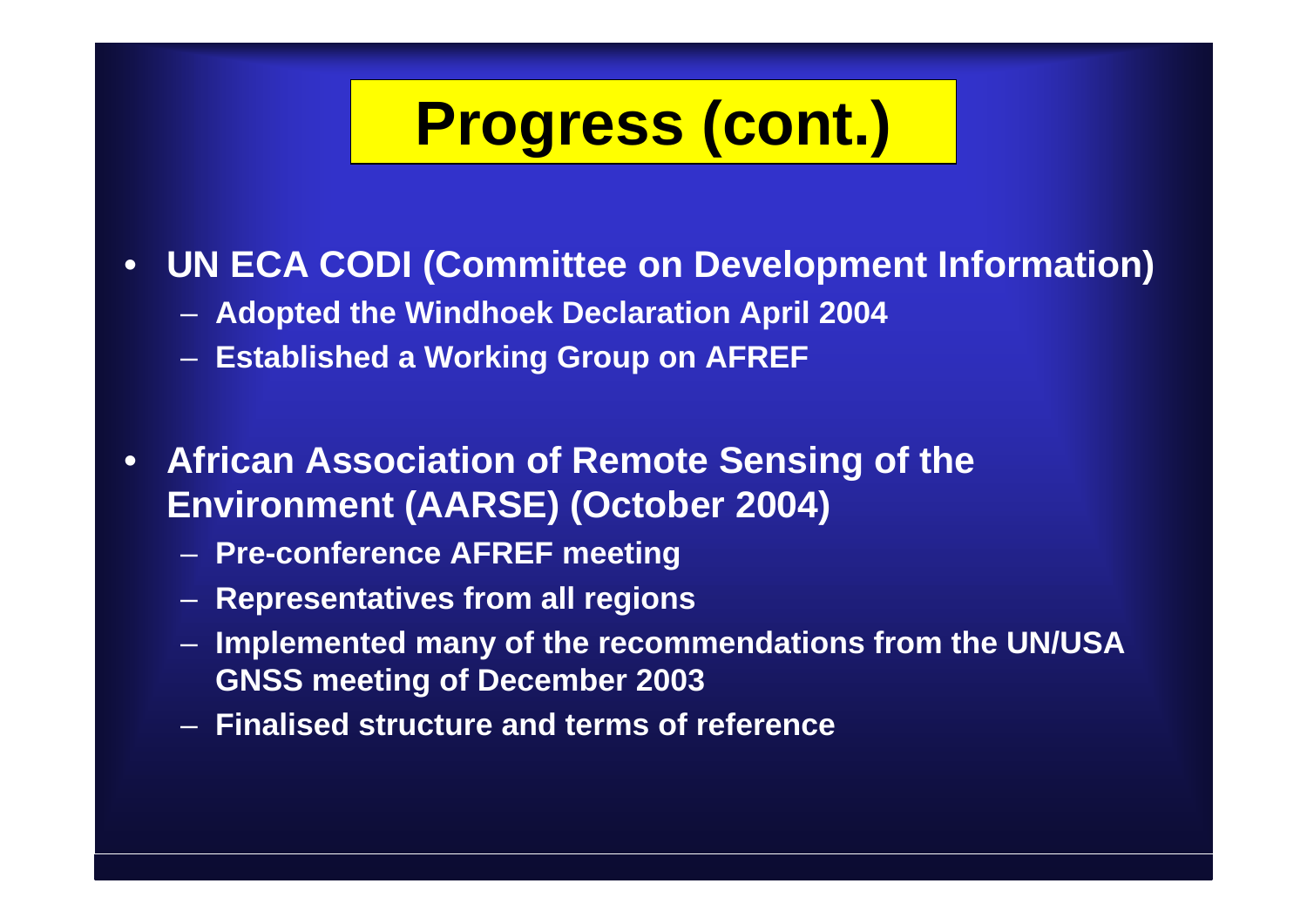# **Institutional Acceptance**

- • **UN ECA CODI have** 
	- **Adopted the Windhoek Declaration**
	- **Created a Working Group to deal specifically with AFREF**

#### $\bullet$ **UN OOSA**

- **Have recognized importance of AFREF for variety of applications**
- **Have been approached to assist with securing project funding**

#### •**IAG**

- **Have recognized importance of AFREF and have commited support**
- • **IGS** 
	- **Has committed support to AFREF**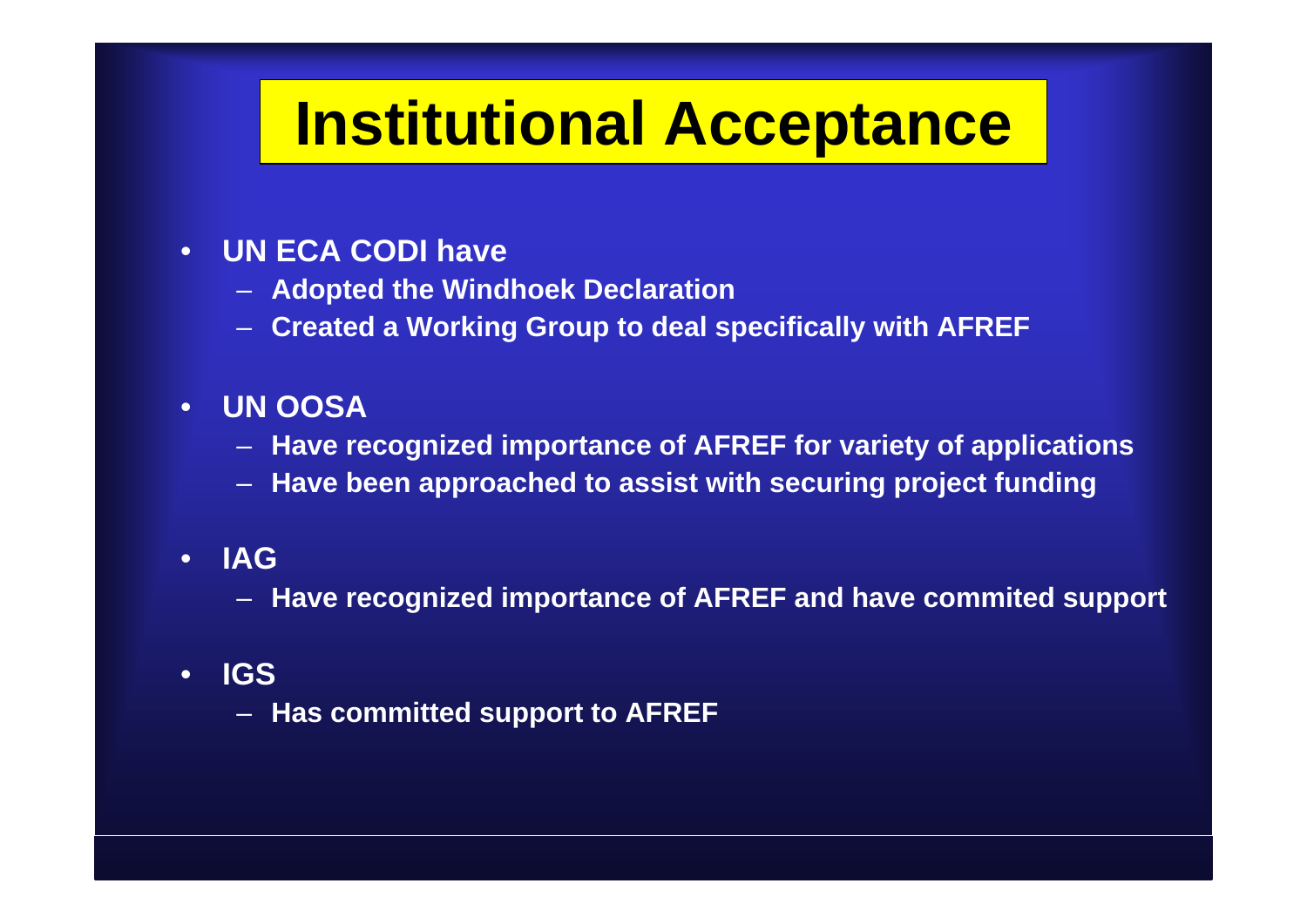### **OBJECTIVES OF AFREF**

- – **To determine a continental reference system for Africa consistent and homogeneous with the global reference frame of the ITRF as a basis for national 3-D reference networks.**
- – **To realize a unified vertical datum and to support efforts to establish a precise African geoid.**
- – **To establish continuous permanent GPS base stations at a spacing such that the users will be within 500km of a base station and that data is freely available to all nations.**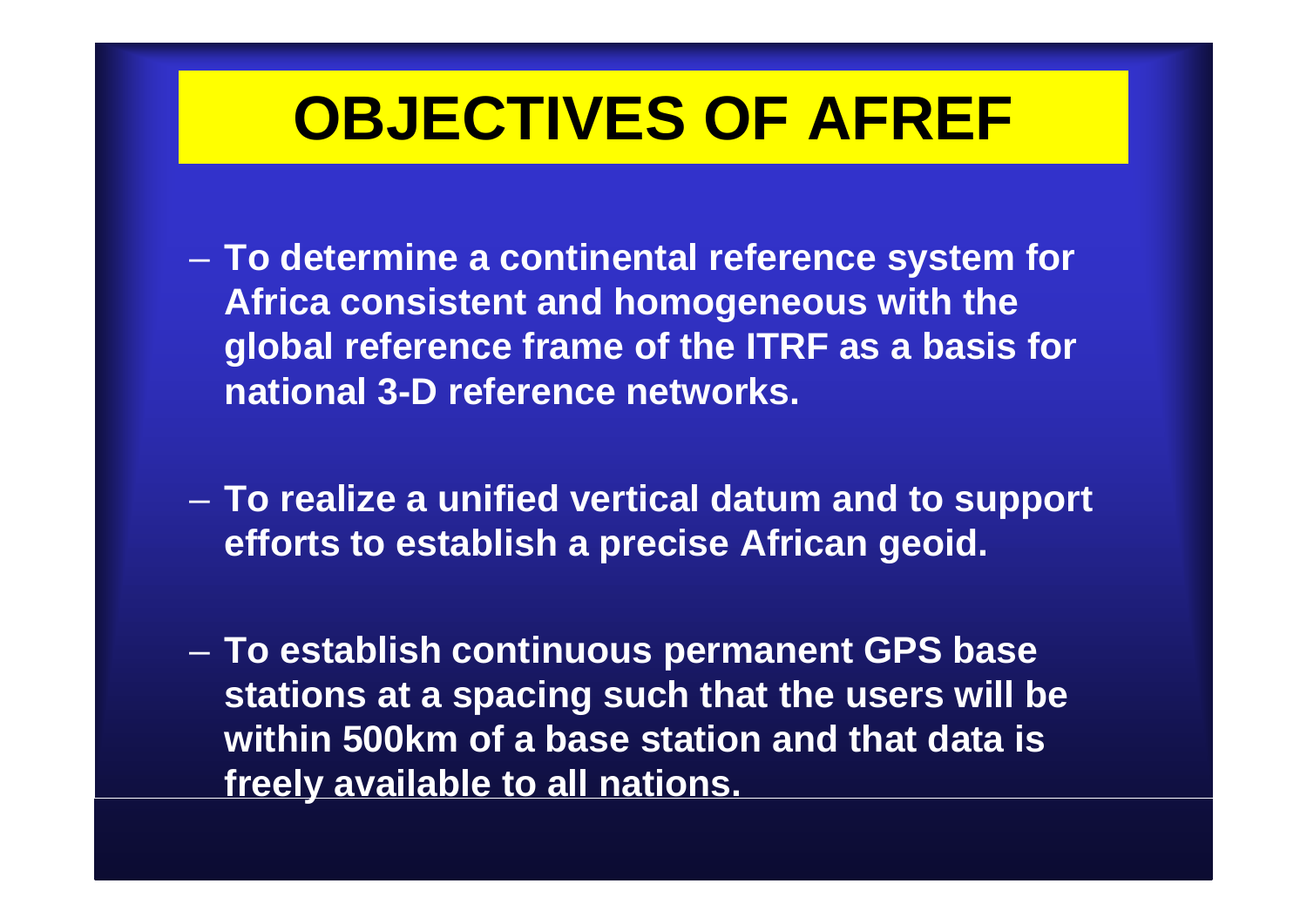## **OBJECTIVES OF AFREF**

- – **To provide a sustainable development environment for technology transfer so that these activities will enhance the national networks and other applications.**
- – **Understand the necessary geodetic requirements of participating national and international agencies**
- – **Assist in establishing in-country expertise for implementation , operation, processing and analysis of modern geodetic techniques, primarily GPS**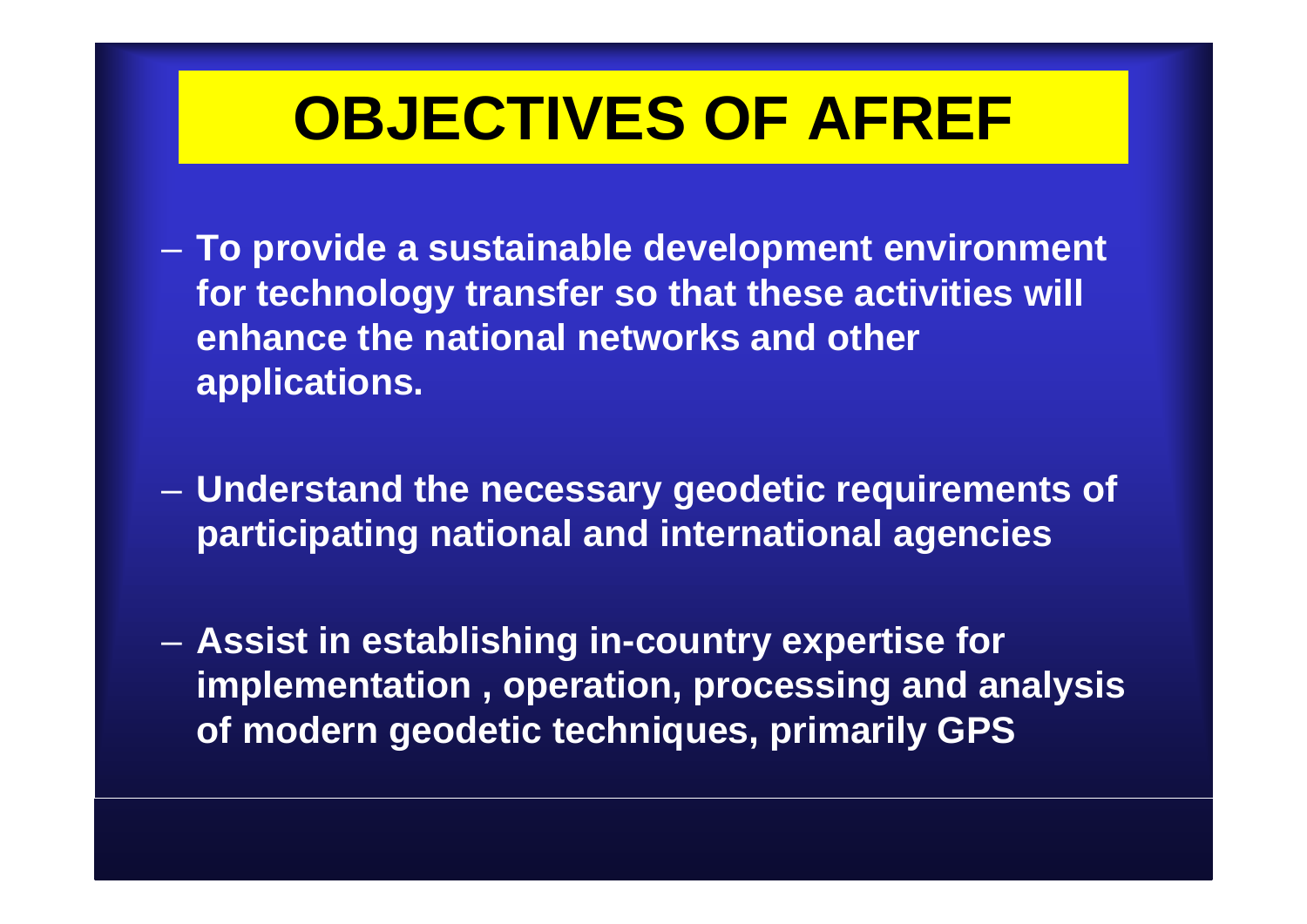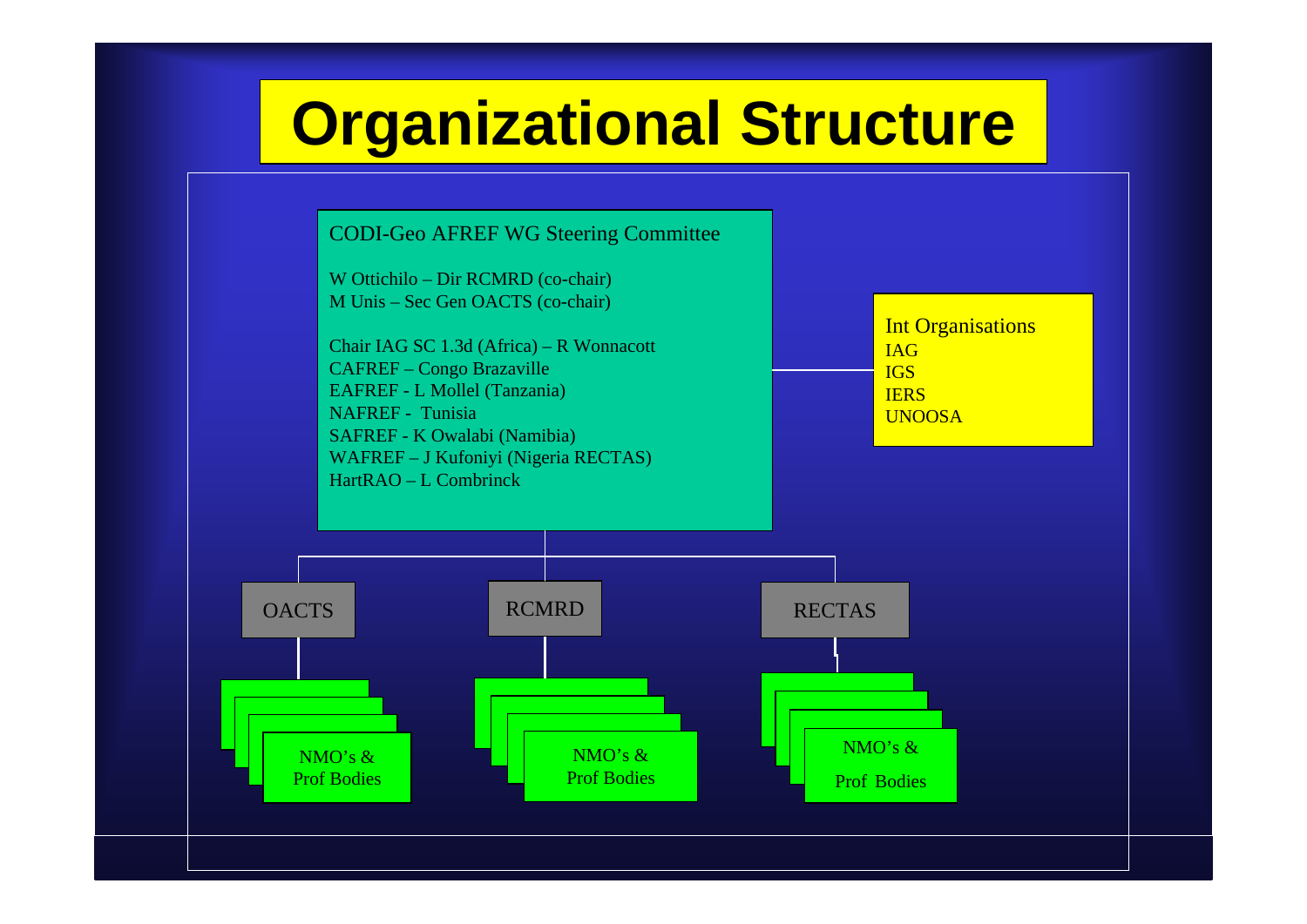# **Implementation**

• **Regions: South, East, West, North, Central**

#### $\bullet$ **Support:**

- Political and financial support of national governments
- Financial support from development partners
- Technical support of collaborative partners - IGS, IAG, HartRao
- Cost subsidies from GNSS manufacturers including